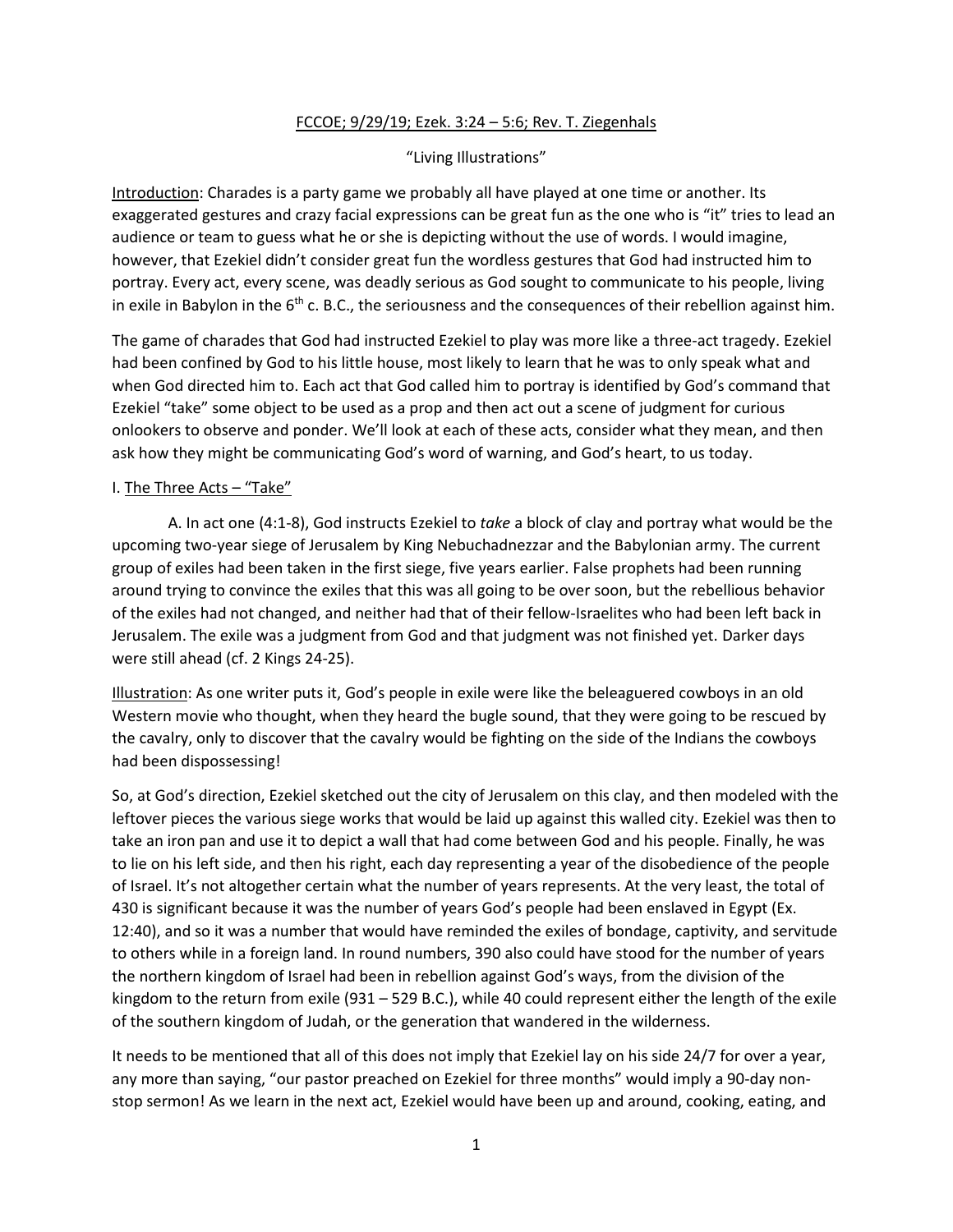preaching during that time. Perhaps this would have been a daily enactment, or a morning and afternoon showing? Whatever the case, this first act was to represent the siege of Jerusalem to come.

B. The cooking and eating aspect is seen in the second act (4:9-17). Here, Ezekiel was instructed to *take* a number of grains with which he was to bake bread, and, along with some water, eat it each day of his siege act. The punch here was that the amount of bread and water Ezekiel was told he could eat was extremely meagre, barely enough to keep one alive. This would represent the horrible suffering and starvation that accompanied a long siege, as well as to only have available an "unclean" form of fuel for cooking. This kind of famine is predicted in the covenant curses of Deuteronomy 28 (vv. 52-57) which, along with Lev. 26, records the outcomes of persistent disobedience to the ways of the Lord. In the case of famine, the desperation of the hungry would even lead to the horror of family cannibalism.

C. The last act of this three-act tragedy, flowing from the siege and the suffering of the first two acts, depicts the final destruction of Jerusalem and the fate of its people (5:1-4). Here, God instructs Ezekiel to *take* a sharp sword and use it as a razor to shave his head and beard. When the days of the siege were over what Ezekiel had cut was to be divided into thirds. This was to symbolize what would happen to Jerusalem's population when the city finally fell to its attackers (586 B.C.). A little bit later in the chapter, God provides the meaning: A third would die from disease, a third from the swords of the invaders, and a third would be scattered into exile.

Such is the three-act tragedy that Ezekiel acted out over the course of a year plus, in response to the persistent, and continuing, rebellion of God's people Israel. As we learned last week, the emphasis is on the bad news that comes before the good news. What are we to do with it? How can we, as Paul puts it to the church in Corinth, learn from the warnings we find in Israel's history? [1 Cor. 10:1-12]

## II. Warnings from Israel's History

A. Let's begin, first of all, by considering the essence of their rebellion. It is summed up by God after Ezekiel had received all his acting instructions, beginning in 5:5 – "This is Jerusalem, which I have set in the center of the nations . . . yet in her wickedness she has rebelled against my laws and decrees more than the nations and countries around her." *In the center of the nations* is the key phrase here. Formed as descendants of Abraham into a nation that was called by God to be a blessing to all peoples of the earth, rescued from slavery in Egypt by God to be a nation that would be a "light to the nations," God's people Israel were to be like a good solid hub that radiates out to the spokes and the wheel the goodness and grace and glory of the LORD to the peoples in whose midst they were living. Sadly, God's people, by rebelling against him, had instead led those peoples further into the darkness. They had failed to fulfill his purpose for them.

Of course, it would be easy to point our finger at "horrible, rebellious Israel." And yet the church, which has assumed the role of the hub, as a chosen people, a kingdom of priests, and a holy nation (1 Pe. 2:9), would do well to allow this text to lead us to examine our own house. Consider John who, after receiving an Ezekiel-style vision of the glory of the risen Christ, addressed the various ways that the churches of his day had gone astray from Christ's purpose for their witness (Rev. 1:9-3:22). God takes his call on the church to shine the light of Christ on those around us just as seriously as he took it on Israel.

I appreciate the way Frank Griswold, the former Presiding Bishop of the Episcopal Church USA, and a summer, NH neighbor of ours, puts our call in his recent book, *Tracking Down the Holy Spirit.* He writes,